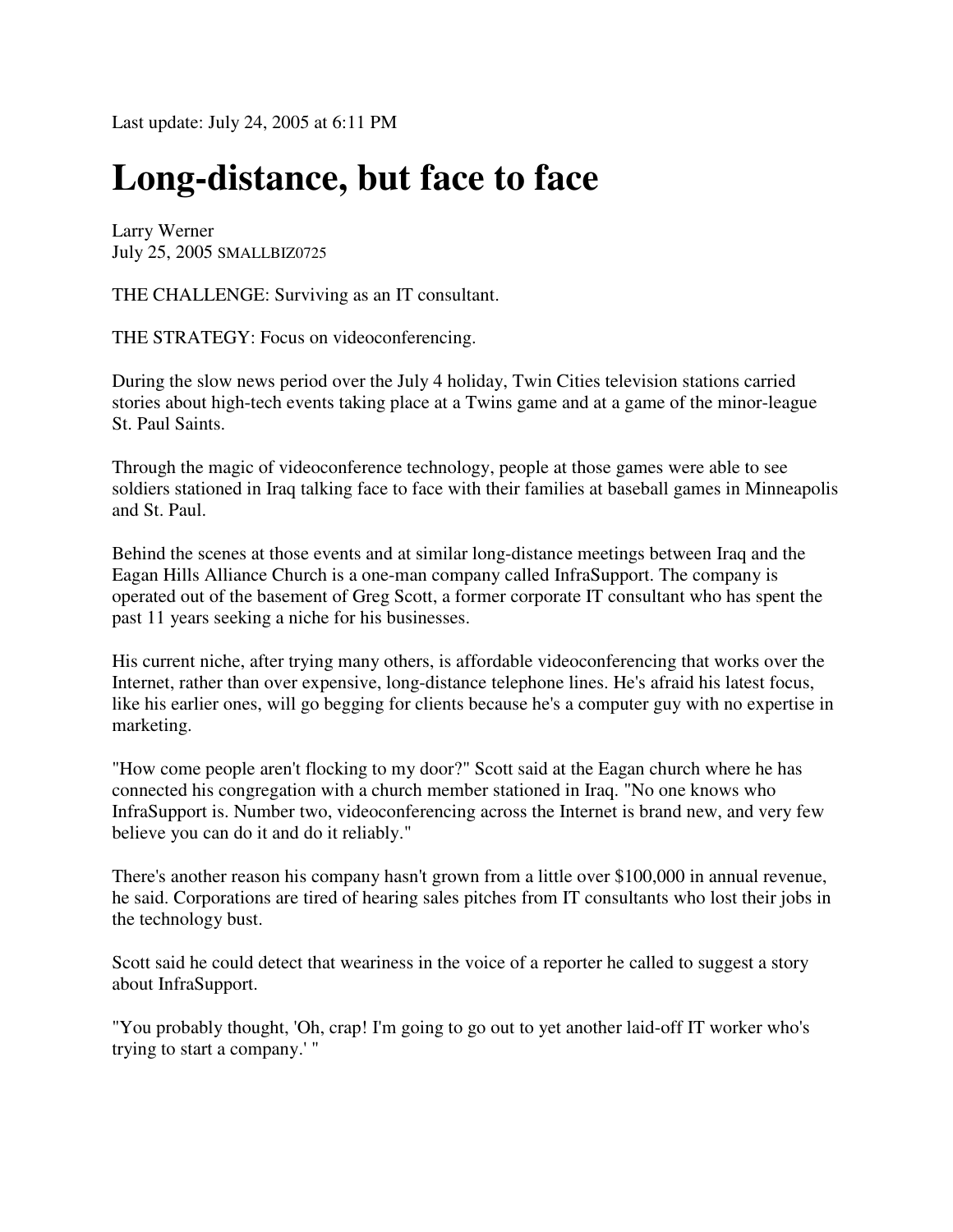At least this laid-off IT consultant has actually been operating his own companies for 11 years. In January 1994, he got the ax at Digital Equipment Corp. DEC, as it was known, made small mainframe computers before it fell from the status of pioneer to footnote as the computer industry consolidated. DEC was absorbed into Hewlett-Packard as PCs replaced bigger machines.

Scott, who was a well-paid DEC employee for 12 years, saw those changes from inside the corporate walls and never wants to go back.

In early 1994, he used his DEC severance to start Scott Consulting from his Eagan home. Soon, he was renting office space and hiring employees to do on-site IT consulting for companies that preferred to hire outsiders rather than staff to maintain their PC networks.

"It was a real company with real employees and all the challenges and opportunities you'd expect," he said. The opportunities provided \$1.2 million in revenue by 1998, when he had 14 employees.

Then, he said, the challenges came when the bottom fell out of the IT world, and he was losing \$5,000 a week as clients decided they didn't need his consultants. When a competitor offered to buy him out in 1999, he jumped at the offer. The buyout paid off most of his debt, and the merged company closed in five months.

So Scott moved back to his basement and continued to do some hourly consulting with companies that still needed occasional help with computer problems. But the idea of paying consultants on an hourly basis to solve problems seemed like a silly way for companies to run a network. So he developed a business model built on the idea that companies with PC networks would pay him a fixed monthly fee for InfraSupport to maintain and update their systems.

"Nobody cared," he said of that bright idea. "Nobody wants to do proactive IT service."

So he struggled to make a living doing reactive IT service on an hourly basis, selling \$100,000 to \$150,000 a year in consulting time. Thanks to his wife's medical-receptionist job, there is health insurance for him, his wife and their daughter.

Then, one day, he began to think about videoconferencing while he was stuck in traffic.

"Videoconferencing is one more way to be there without traveling," he thought. "I'd push a few buttons and I could talk to a guy. He'd be inside a TV, and I'd be inside of his TV. George Bush does it with his troops. Why can't I do it with people?"

The problem with videoconferencing, he discovered, is even the less-expensive systems depend on phone-line connections and the charges associated with those lines. The problem with sending digital video and audio over the Internet, he learned, is that there are many functions, including e-mail and Web browsing, competing for the bandwidth you need for audio and video. The answer, he learned, is a firewall that gives priority to videoconference traffic.